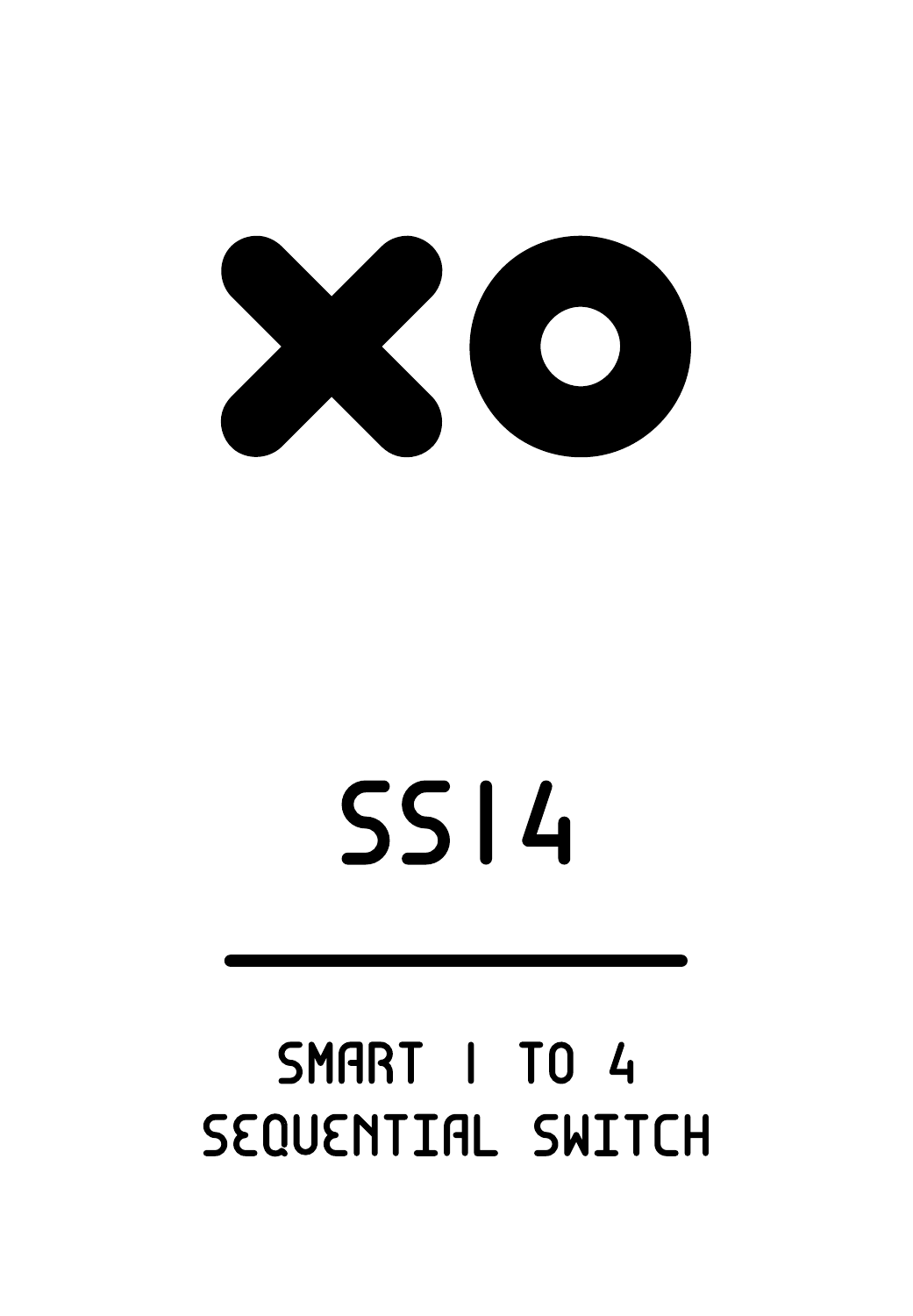SS14 is a bidirectional sequential switch with some special features.

Even though there's no obvious control for it on the front panel, the length of the sequence can be set from 1 to 4 steps. The greatest O/I jack used simply sets the length.

When no O/I jack is used, no connection will be made and all of the O/I LEDs will be off.

The toggle switch sets whether the sequence will loop from 1 to the maximum step, or will be randomized up to the maximum step.

If only O/I1 is used, SS14 will simply open/close the connection with the I/O jack instead, depending on the level on the Clock input.

In random mode, with only O/I1 used, the connection with the I/O jack will be randomly open/closed at each rising edge on the Clock input.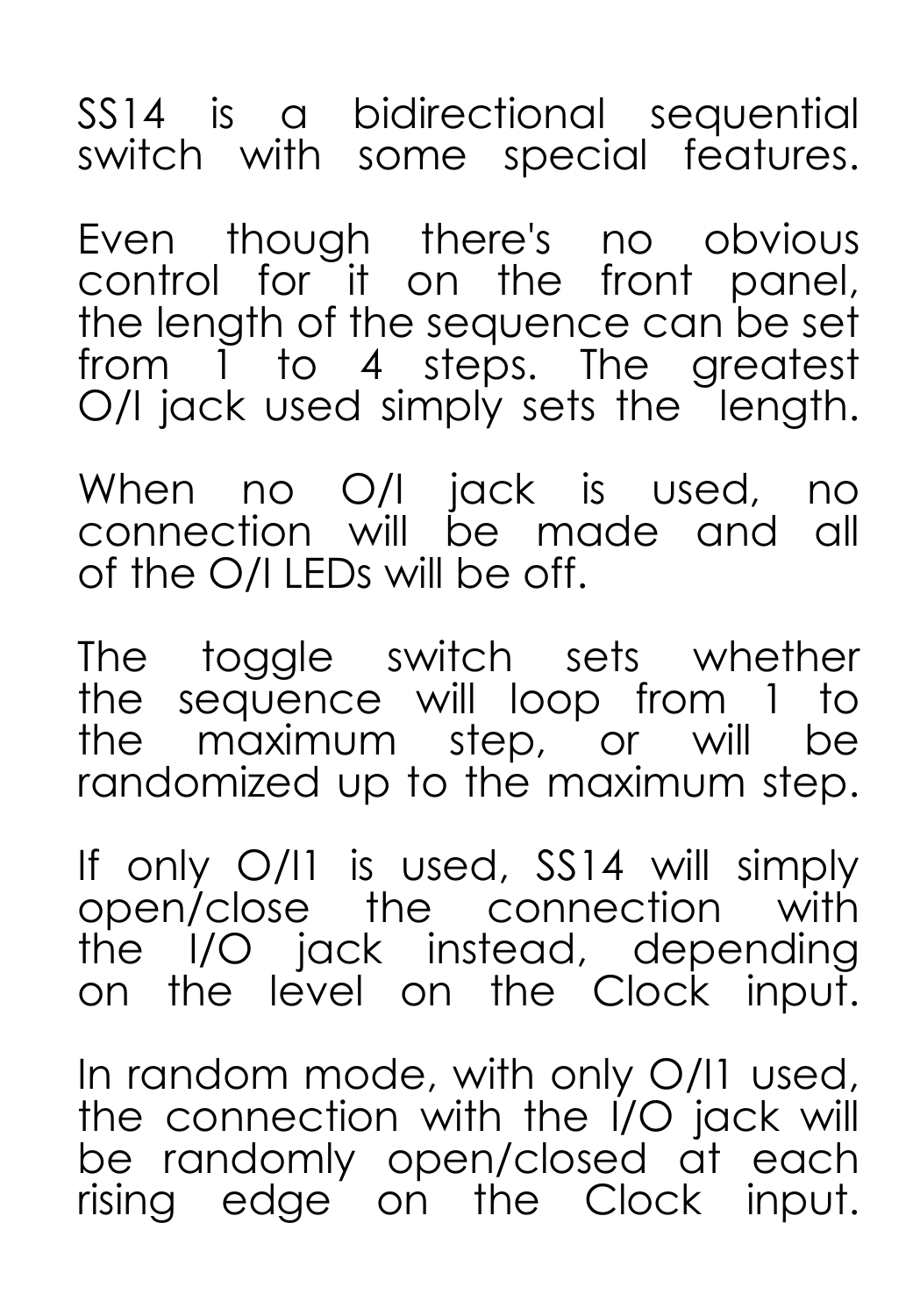As soon as more than one of the O/I jacks are used, SS14 will work just like traditional sequential switches.

The Reset input is asynchronous and directly forces the selection of O/I1 as long as the signal on the Reset input is held high, whether the module is set in loop or random mode.

Finally, the last special feature can be seen and controlled on the back of the module, where you'll find a triple jumper that is used to normalize the O/I jacks (1>2 / 2>3 / 3>4).

This feature allows using e.g. only 2 of the O/I jacks on a<sup>3</sup> or 4 steps sequence, which can be handy when SS14 is triggered by a simple clock instead of a trigger or gate sequence.

To disable the normalization, simply remove the jumper, and place it back shifted left or right, which should avoid forgetting about that safe place where you keep such things.